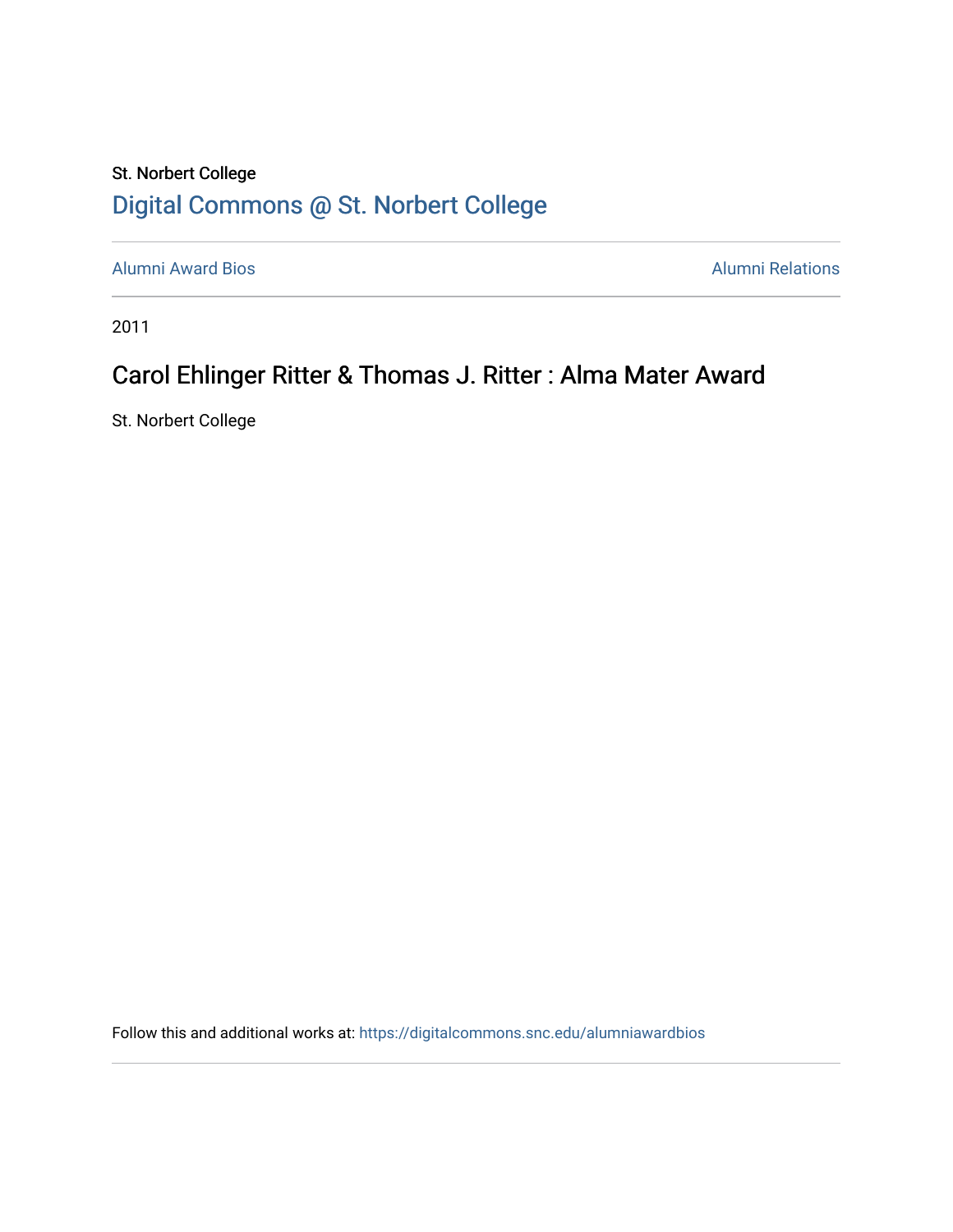

Q [Academics](https://www.snc.edu/academics) [Admission](https://www.snc.edu/admission) [Campus Life](https://www.snc.edu/campuslife) [Living Norbertine](https://www.snc.edu/livingnorbertine) [Athletics](https://www.snc.edu/athletics) [About](https://www.snc.edu/about)

**ELE ST. NORBER** 

[Alumni](https://www.snc.edu/alumni/) [Alumni Awards](https://www.snc.edu/alumni/awards/) 2011 Alma Mater Award



The office of alumni and parent relations is your gateway back to SNC. Allow us to help you stay connected to campus and to your fellow alums.

## [Alumni](https://www.snc.edu/alumni/index.html)

[Events & Reunions](https://www.snc.edu/alumni/event/index.html) [Behind the Arch](https://www.snc.edu/alumni/event/behindthearch/) [Benefits and Services](https://www.snc.edu/alumni/benefits.html) [Get Involved](https://www.snc.edu/alumni/getinvolved.html) [Give to SNC](http://giving.snc.edu/) [Alumni Awards](https://www.snc.edu/alumni/awards/index.html) [Past Recipients](https://www.snc.edu/alumni/awards/recipients.html) [Knight Lights](https://www.snc.edu/alumni/knightlights/index.html) [Alumni-Owned](https://www.snc.edu/alumni/directory/index.html) [Businesses Network](https://www.snc.edu/alumni/directory/index.html) [Alumni Board](https://www.snc.edu/alumni/alumniboard.html) [Student Alumni](https://www.snc.edu/alumni/saa.html) [Ambassadors](https://www.snc.edu/alumni/saa.html)

[Staff](https://www.snc.edu/alumni/contactus.html)

# 2011 Alma Mater Award



### Carol Ehlinger Ritter, M.D. '77 & Thomas J. Ritter, D.D.S. '78 [View Tom and Carol's acceptance speech](http://youtu.be/WGf86m8831U)

As a general dentist and an OB/GYN respectively, Drs. Tom and Carol Ehlinger Ritter '78 have the means to spend their leisure time in any number of indulgent pursuits. Instead, they've chosen to travel to some of the most desperate places on earth: Haiti, before and after the earthquake; the Gulf Coast after Hurricane Katrina; Sri Lanka after the tsunami; Honduras after Hurricane Mitch; and the oil-fouled parishes of Louisiana. There, they've devoted their skills and passion to improving the lives of others.

About eight years ago, the Ritters traveled to

Bosnia with the Air Force, working with Bosnians and Serbs who set aside their grievances to bring medical aid to a war-ravaged populace. During their trip, Carol treated one woman who had lost her husband and sons in the war; even her wedding band had been taken from her. Spontaneously, Carol gave the woman hers. This is not an atypical story about the Ritters – indeed, this was not the only ring Carol has given away.

Throughout their lives together, the Ritters have provided compassionate aid to victims of the